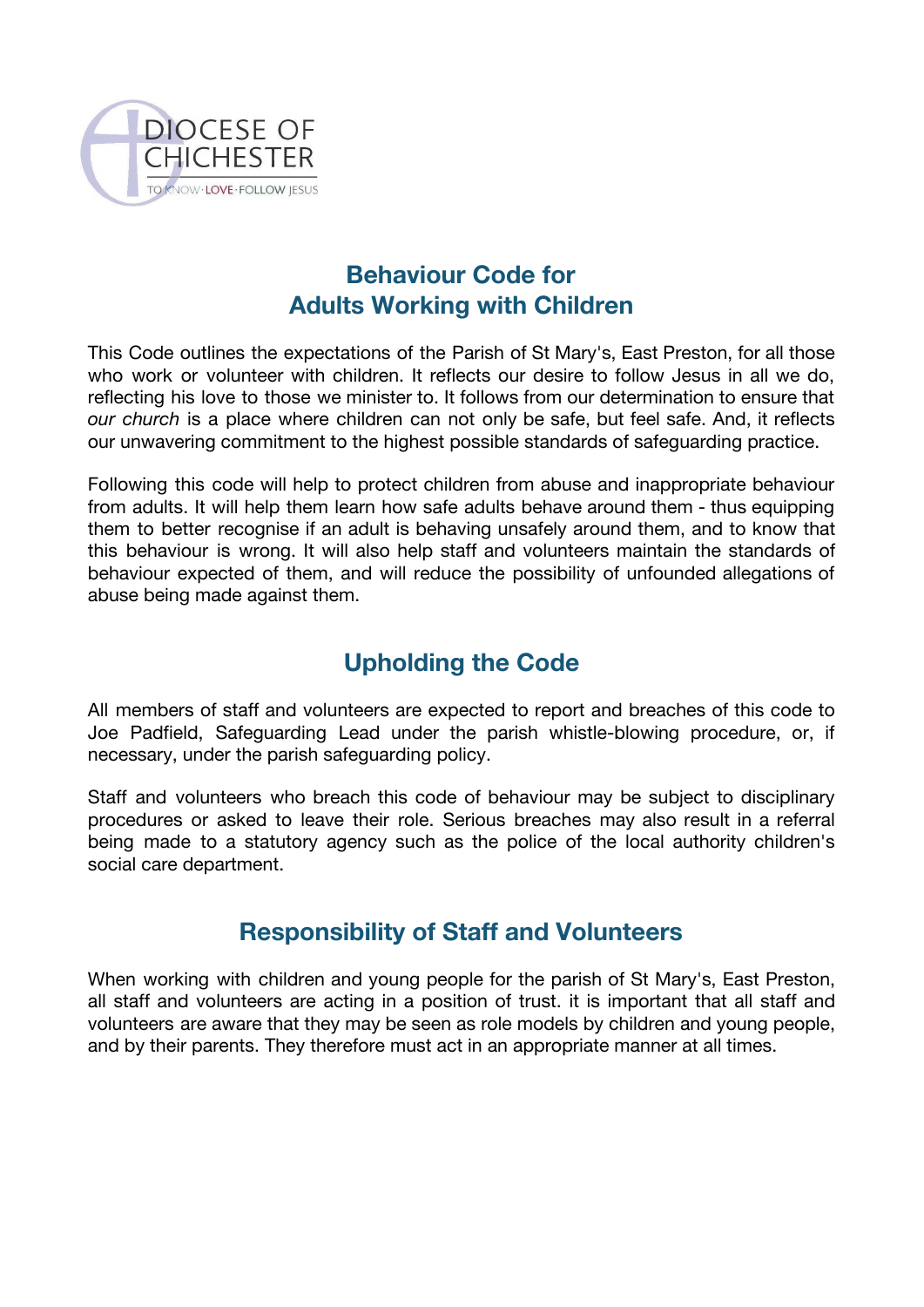When working with children and young people, it is important to:

- Treat all children and young people with respect and dignity.
- Ensure that your own language, tone of voice and body language is respectful.
- Value the contribution of children and young people, and take their views seriously, actively involving them in planning activities wherever possible.
- Respect a young person's right to personal privacy.
- Always aim to work within sight of another adult.
- Ensure another adult is informed if a child needs to be taken to the toilet; toilet breaks should be organised for young children.
- Ensure that children and young people know who they can talk to if they need to speak to someone about a personal concern.
- Respond warmly to a child who needs comforting, but make sure there are other adults around.
- If any activity requires physical contact, ensure that the child and parents are aware of this and it's nature beforehand.
- Administer any necessary First Aid with others around.
- Obtain consent for any photographs/videos to be taken, shown or displayed.
- Record any concerning incidents and give the information to your group leader. Sign and date the record.
- Always share concerns about a children o the behaviour of another worker within your group leader and/or the parish safeguarding coordinator.

When working with children and young people, you should not:

- Initiate physical contact. Any necessary contact (e.g. For comfort, see above) should be initiated by the child.
- Play rough physical games with children, or allow games with a potentially physical element (such as 'British Bulldog') to be played between children without careful thought, planning, and prior notification to parents and children.
- Act, speak, or conduct yourself in a sexually provocative or suggestive way way, either directly towards children, or with other adults when you are with children, or engage in any sexual behaviour at all with children or young people. It is your responsibility to do everything you can do to avoid any hint of sexually inappropriate behaviour, language, or styles of relating with children or young people.
- Encourage children to behave in sexually provocative or suggestive ways with each other.
- Touch a child inappropriately or obtrusively.
- Invade a child's privacy while washing or going to the toilet.
- Act in a way that can be perceived as threatening or intrusive.
- Use any form of physical punishment.
- Scapegoat, ridicule or reject a child, group or adult.
- Permit abuse peer activities, e.g. Initiation ceremonies, ridiculing or bullying.
- Show favouritism to any one child or group.
- Allow a child or young person to involve you in excessive attention seeking, including that which is overtly physical or sexual in nature. It is always your responsibility to maintain appropriate boundaries in your work with children and young people.
- Give lifts to children or young people on their own or on your own.
- Smoke tobacco in the presence of children.